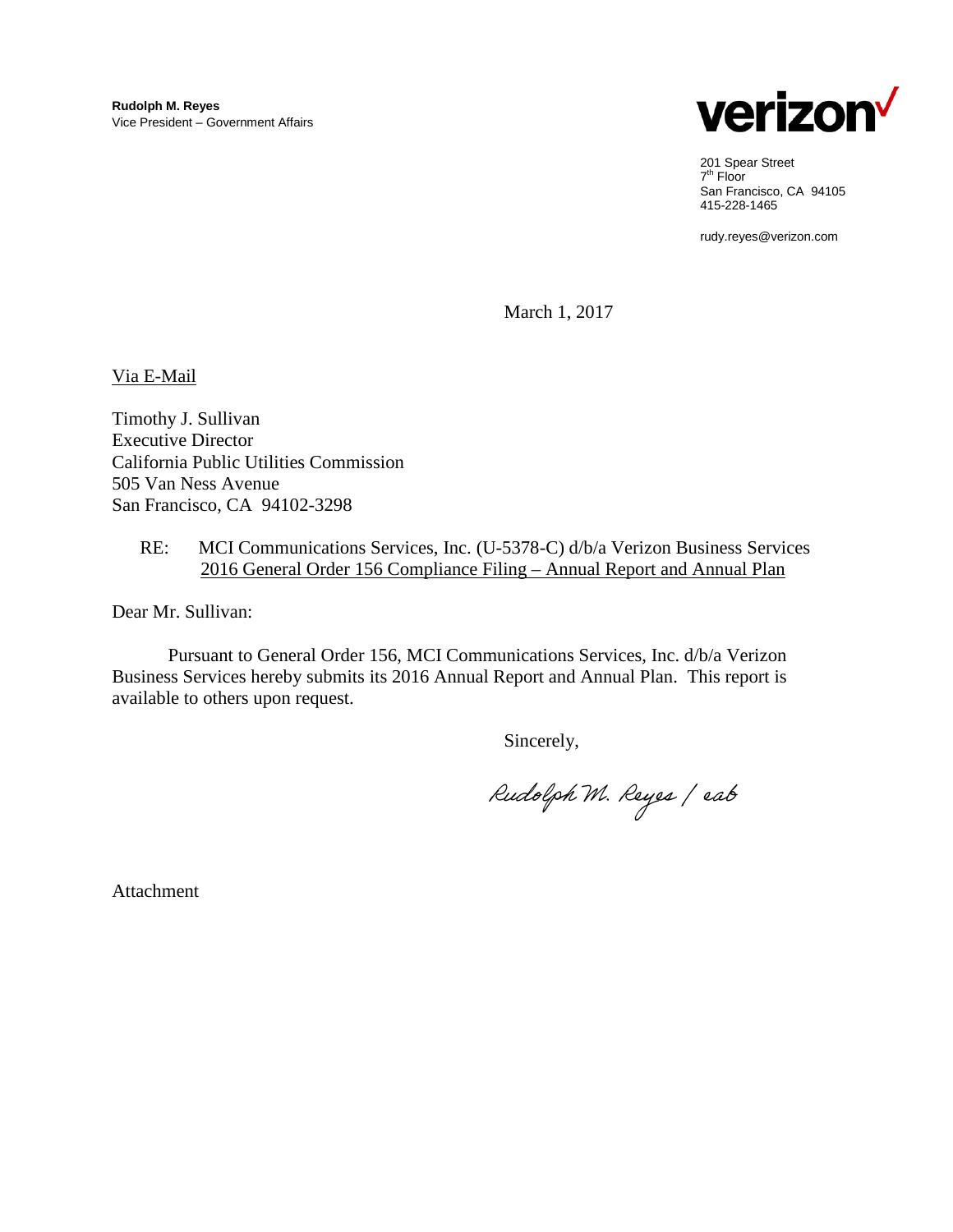# verizon<sup>v</sup>

# **WOMEN, MINORITY, AND DISABLED VETERAN BUSINESS ENTERPRISE ANNUAL REPORT AND ANNUAL PLAN**

**JANUARY – DECEMBER 2016**

**Submitted by MCI Communications Services, Inc. d/b/a Verizon Business Services**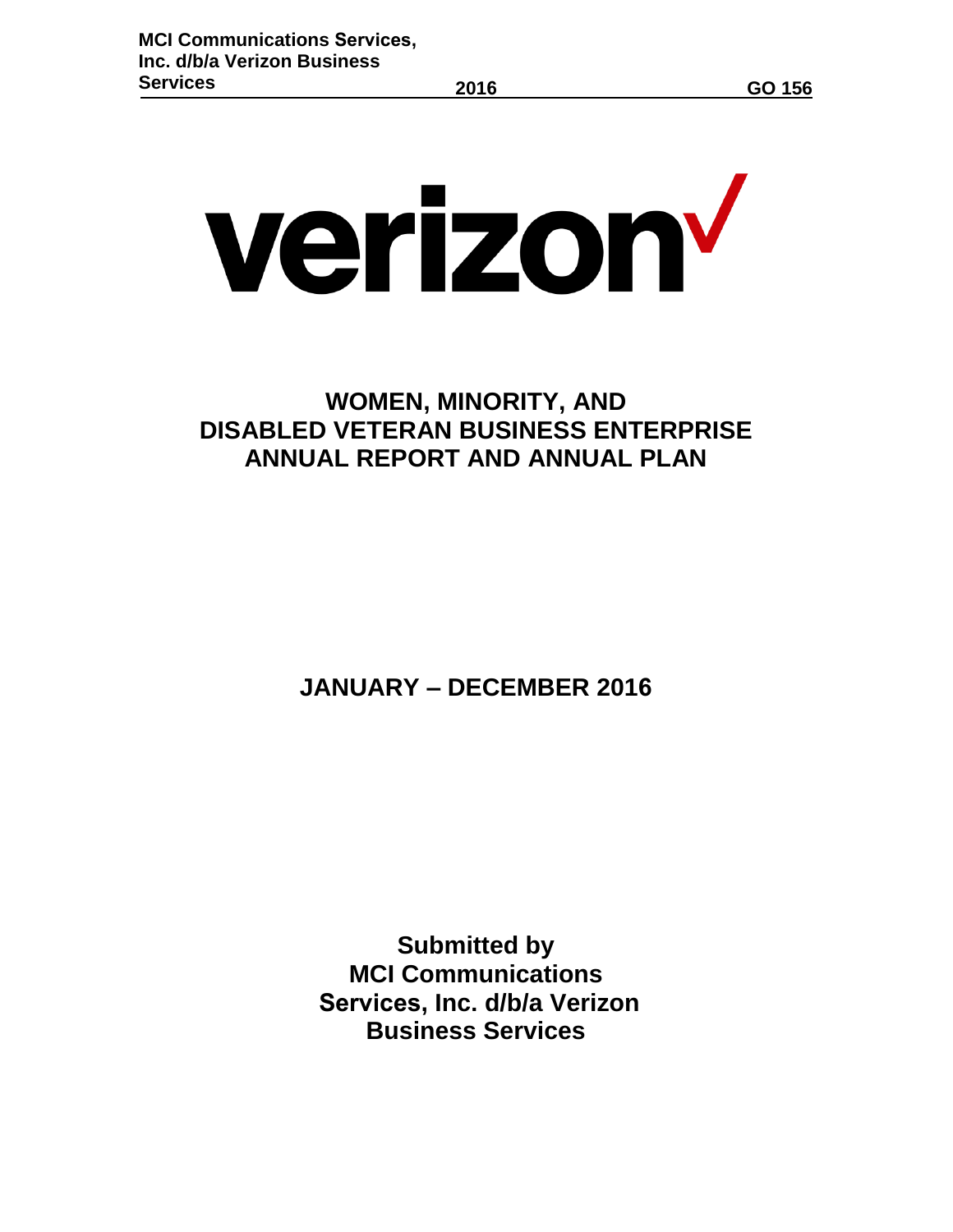### **Report Summary**

MCI Communications Services, Inc. (U-5378-C) (d.b.a. Verizon Business Services) submits this 2016 Annual Report and Annual Plan in compliance with GO 156, Sections 9 and 10. Section 9 of the California Public Utilities Commission's (CPUC) General Order 156 requires utilities to file an annual report discussing ten topics. Section 10 of GO 156 requires utilities to discuss its plans to increase the following reporting year's expenditures. MCI Communications Services, Inc. (d.b.a. Verizon Business Services) submits this 2016 Annual Report and Annual Plan in compliance with GO 156, Sections 9 and 10.

Verizon's supplier diversity program is key to our brand, reputation and growing the bottom line. It's a business imperative because we know having suppliers from a variety of backgrounds affords us diversity of thoughts, ideas and values that helps drive our business forward. Diverse suppliers provide agility, innovation and competitive solutions which allows us to provide our customers with new and exciting technologies and platforms.

Verizon consolidated its supplier diversity organization, at the corporate level for increased efficiency and service. The detailed reporting required by GO 156 Section 9 submitted by Verizon Wireless represents that consolidated initiative; therefore documentation in Verizon Wireless' report addresses the accomplishments of 2016 and the Annual Plan for 2017 for Verizon Business Services and will not be repeated here.